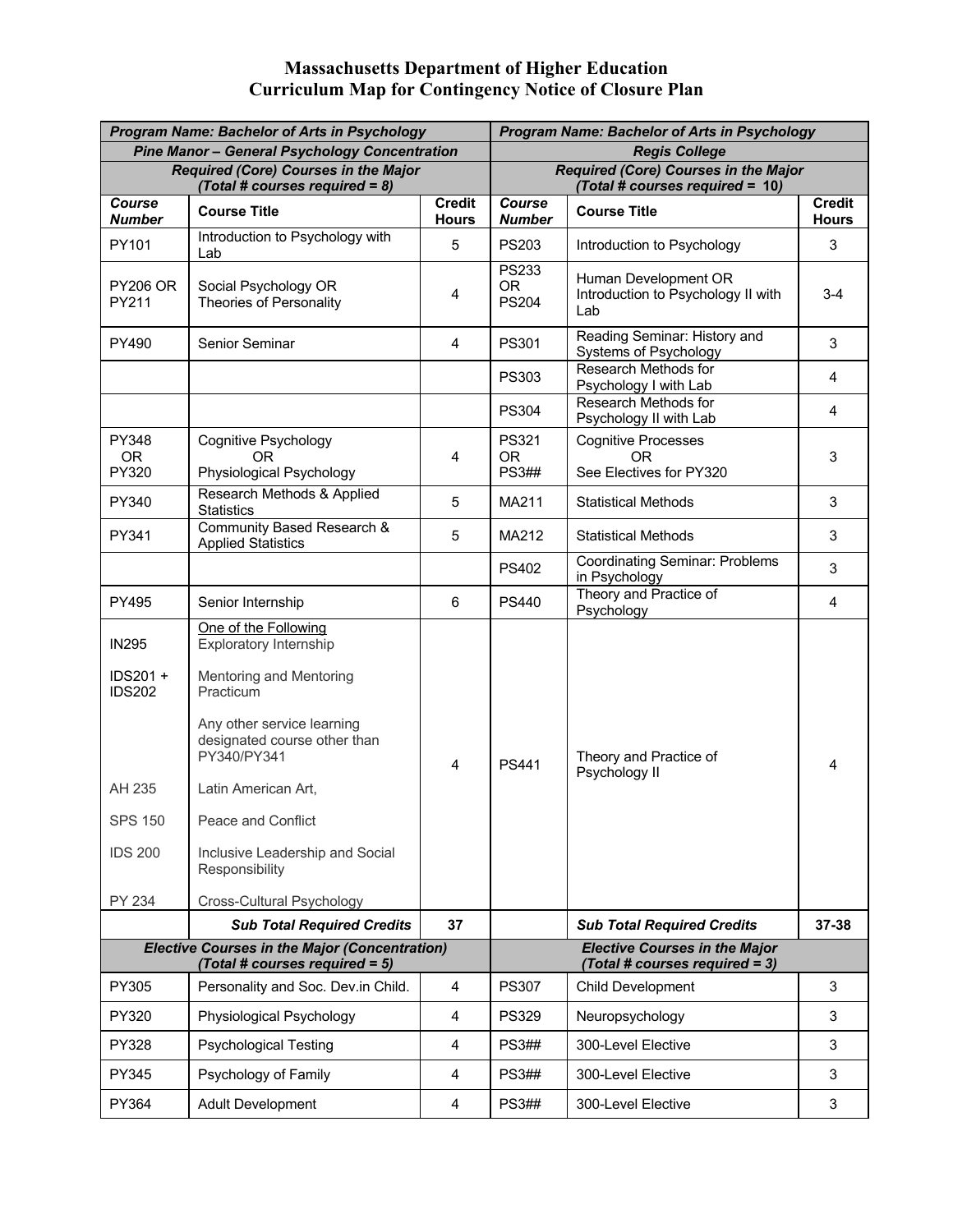## **Massachusetts Department of Higher Education Curriculum Map for Contingency Notice of Closure Plan**

|                                                   |                                                                                                                       |                                         | <b>PS306</b>             | <b>Cultural Psychology</b>                                                                                                                              | 3                                       |
|---------------------------------------------------|-----------------------------------------------------------------------------------------------------------------------|-----------------------------------------|--------------------------|---------------------------------------------------------------------------------------------------------------------------------------------------------|-----------------------------------------|
|                                                   |                                                                                                                       |                                         | <b>PS309</b>             | Abnormal Psychology -Adult                                                                                                                              | 3                                       |
|                                                   |                                                                                                                       |                                         | <b>PS310</b>             | Psychology of Adolescence                                                                                                                               | 3                                       |
|                                                   |                                                                                                                       |                                         | <b>PS312</b>             | Social Psychology                                                                                                                                       | 3                                       |
|                                                   |                                                                                                                       |                                         | <b>PS314</b>             | Abnormal Psychology - Child and<br>Adolescent                                                                                                           | 3                                       |
|                                                   |                                                                                                                       |                                         | <b>PS328</b>             | Positive Psychology                                                                                                                                     | 3                                       |
| PY110                                             | Lifespan Development                                                                                                  | 4                                       |                          |                                                                                                                                                         |                                         |
| <b>PS115</b>                                      | Psychology of Women                                                                                                   | 4                                       |                          |                                                                                                                                                         |                                         |
| PY211                                             | <b>Theories of Personality</b>                                                                                        | 4                                       |                          |                                                                                                                                                         |                                         |
| PY216                                             | <b>Child Development</b>                                                                                              | 4                                       |                          |                                                                                                                                                         |                                         |
| PY217                                             | <b>Childhood Disabilities</b>                                                                                         | 4                                       |                          |                                                                                                                                                         |                                         |
| <b>PY220</b>                                      | Industrial/Organizational<br>Psychology                                                                               | 4                                       |                          |                                                                                                                                                         |                                         |
| PY221                                             | Counseling and Interviewing                                                                                           | 4                                       |                          |                                                                                                                                                         |                                         |
| <b>PY222</b>                                      | <b>Expressive Therapies</b>                                                                                           | 4                                       |                          |                                                                                                                                                         |                                         |
| <b>PY224</b>                                      | Group Dynamics                                                                                                        | $\overline{\mathbf{4}}$                 |                          |                                                                                                                                                         |                                         |
| PY231                                             | Abnormal Psychology                                                                                                   | 4                                       |                          |                                                                                                                                                         |                                         |
| PY234                                             | Cross-Cultural Psychology                                                                                             | 4                                       |                          |                                                                                                                                                         |                                         |
| PY250                                             | Forensic Psychology                                                                                                   | 4                                       |                          |                                                                                                                                                         |                                         |
| <b>PY264</b>                                      | Psychology of Adolescence                                                                                             | 4                                       |                          |                                                                                                                                                         |                                         |
| PY270                                             | Sport Psychology                                                                                                      | 4                                       |                          |                                                                                                                                                         |                                         |
|                                                   |                                                                                                                       |                                         |                          |                                                                                                                                                         |                                         |
|                                                   | <b>Sub Total Elective Credits</b>                                                                                     | 20                                      |                          | <b>Sub Total Elective Credits</b>                                                                                                                       | 9                                       |
|                                                   | <b>Distribution of General Education</b><br><b>Requirements (Attach List)</b>                                         | # of<br><b>Gen Ed</b><br><b>Credits</b> |                          | <b>Distribution of General Education</b><br><b>Requirements (Attach List)</b>                                                                           | # of<br><b>Gen Ed</b><br><b>Credits</b> |
|                                                   | Ideas, Values, and Meaning: How do we<br>examine humanity's enduring questions?                                       | 8                                       |                          | One designated course from each area below:<br><b>Ethical Reasoning and Analysis</b><br>Philosophy<br><b>Religious Studies</b>                          | 9                                       |
| human experience?                                 | Art and Literature: How do the arts portray the                                                                       | 8                                       |                          | One designated course from each area below:<br>Literature<br><b>Expressive Arts</b>                                                                     | 6                                       |
|                                                   | Social Systems: What is the relationship<br>between the individual and society?                                       | 8                                       |                          | One designated course from each area below:<br>Social Sciences I<br>Social Sciences II<br>History                                                       | 9                                       |
|                                                   | Scientific Understanding: How does<br>understanding the scientific process empower<br>us to become informed citizens? | 8                                       |                          | One designated course from each area below:<br>Natural Sciences I<br><b>Natural Sciences II</b>                                                         | $6 - 8$                                 |
| Lifelong Skills:<br>Writing                       |                                                                                                                       | 4                                       |                          | Writing - required courses noted below<br>EN 105: Critical Reading, Thinking,<br>and Writing I<br>EN 106: Critical Reading, Thinking,<br>and Writing II | 6                                       |
| Lifelong Skills:<br><b>Quantitative Reasoning</b> |                                                                                                                       | 4                                       | Mathematics<br>$\bullet$ | One course from list of eligible<br>courses                                                                                                             | 3-4                                     |